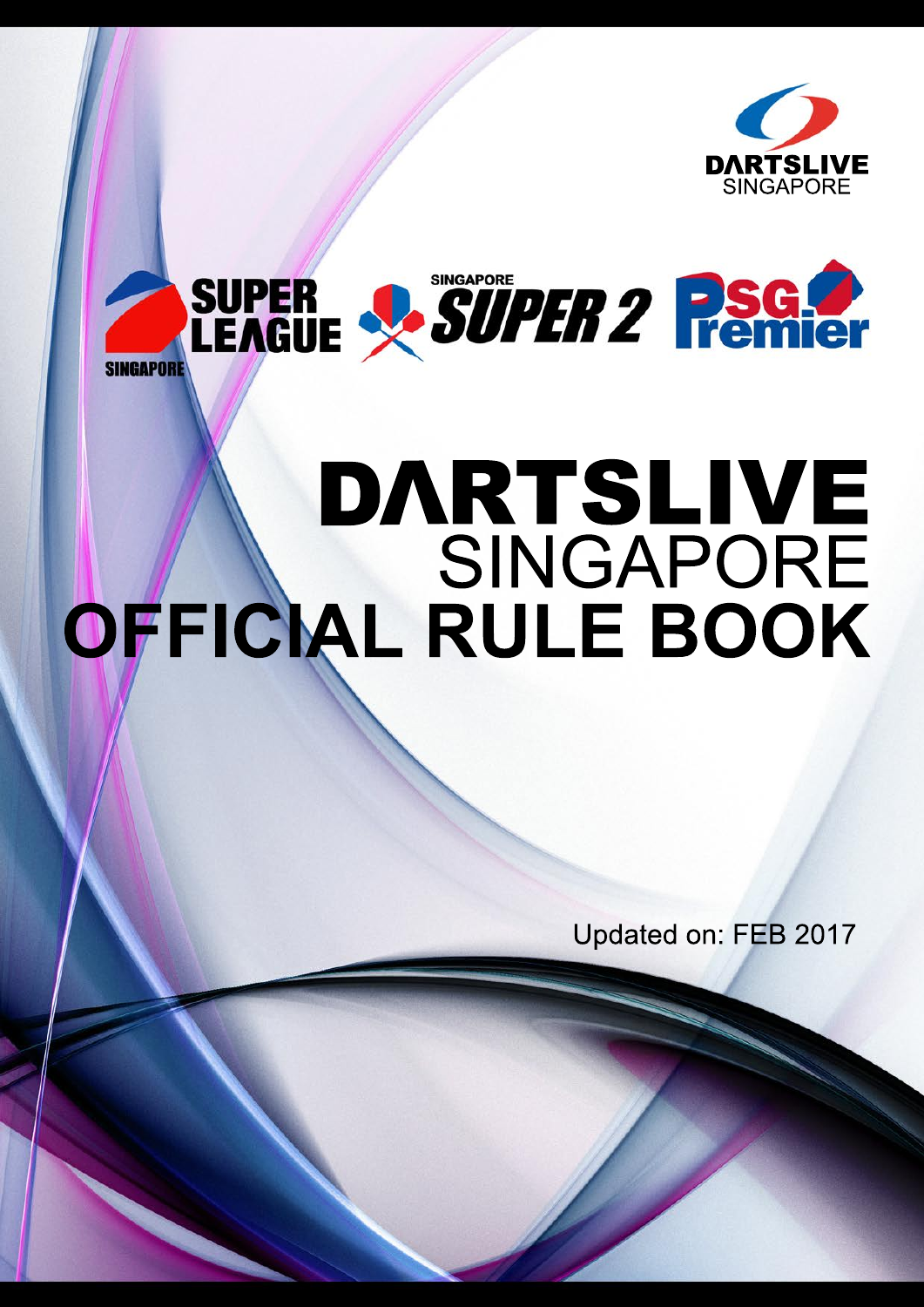

**Organizer**

DARTSLIVE (S) PTE LTD

## **Office**

101 Lorong 23 Geylang Prosper House #01-02 Singapore 388399

# **League Master**

Haze Chua Mobile: +65 9777 4778<br>Email: league sg@dai league\_sg@dartslive.com

**Telephone (office hours)** +65 6737 3162

**Fax** +65 6735 1381

**League Portals** [http://league.dartslive.sg](http://league.dartslive.sg/)

Page | 1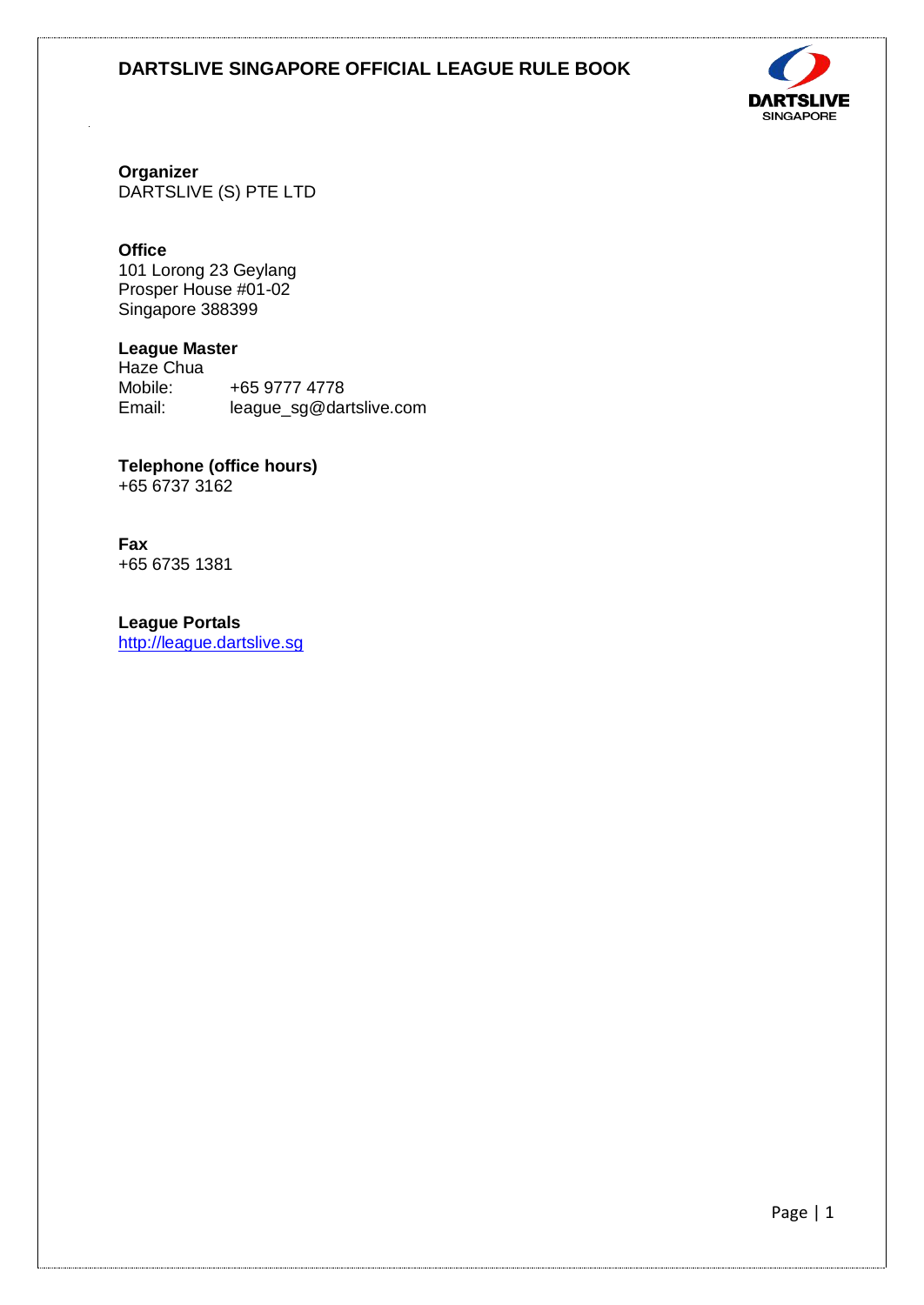

|    | <b>TABLE OF CONTENTS</b>                      |      |  |
|----|-----------------------------------------------|------|--|
| #  | <b>Description</b>                            | Page |  |
| 01 | <b>DARTSLIVE CARD</b>                         | 03   |  |
| 02 | <b>LEAGUE STANDINGS &amp; RESULTS</b>         | 04   |  |
| 03 | <b>GAMES</b>                                  | 05   |  |
| 04 | <b>HANDICAP</b>                               | 05   |  |
| 05 | <b>SANDBAGGING</b>                            | 06   |  |
| 06 | <b>BUST RULE</b>                              | 07   |  |
| 07 | <b>REPLACEMENT &amp; ADDITION OF PLAYERS</b>  | 08   |  |
| 08 | <b>MATCH RE-SCHEDULE</b>                      | 09   |  |
| 09 | CHANGE OF MATCH VENUE/HOME SHOP               | 09   |  |
| 10 | <b>LEAGUE PROGRESSION</b>                     | 10   |  |
| 11 | <b>MATCH FORFEITURE &amp; WALK OVER</b>       | 11   |  |
| 12 | <b>DISQUALIFICATION</b>                       | 12   |  |
| 13 | <b>GAME ACTIVATION &amp; SEQUENCE OF PLAY</b> | 13   |  |
| 14 | <b>INTERNET &amp; DART BOARD PROBLEMS</b>     | 14   |  |
| 15 | <b>BOARD ALLOCATIONS &amp; USAGE</b>          | 16   |  |
| 16 | <b>PROTEST &amp; PANEL OF JUDGES</b>          | 16   |  |
| 17 | <b>DRESS CODE</b>                             | 17   |  |
| 18 | LEAGUE ETIQUETTE & SPORTSMANSHIP              | 17   |  |
| 19 | <b>DISCIPLINARY ISSUES</b>                    | 18   |  |
| 20 | <b>GENERAL RULES &amp; GUIDELINES</b>         | 19   |  |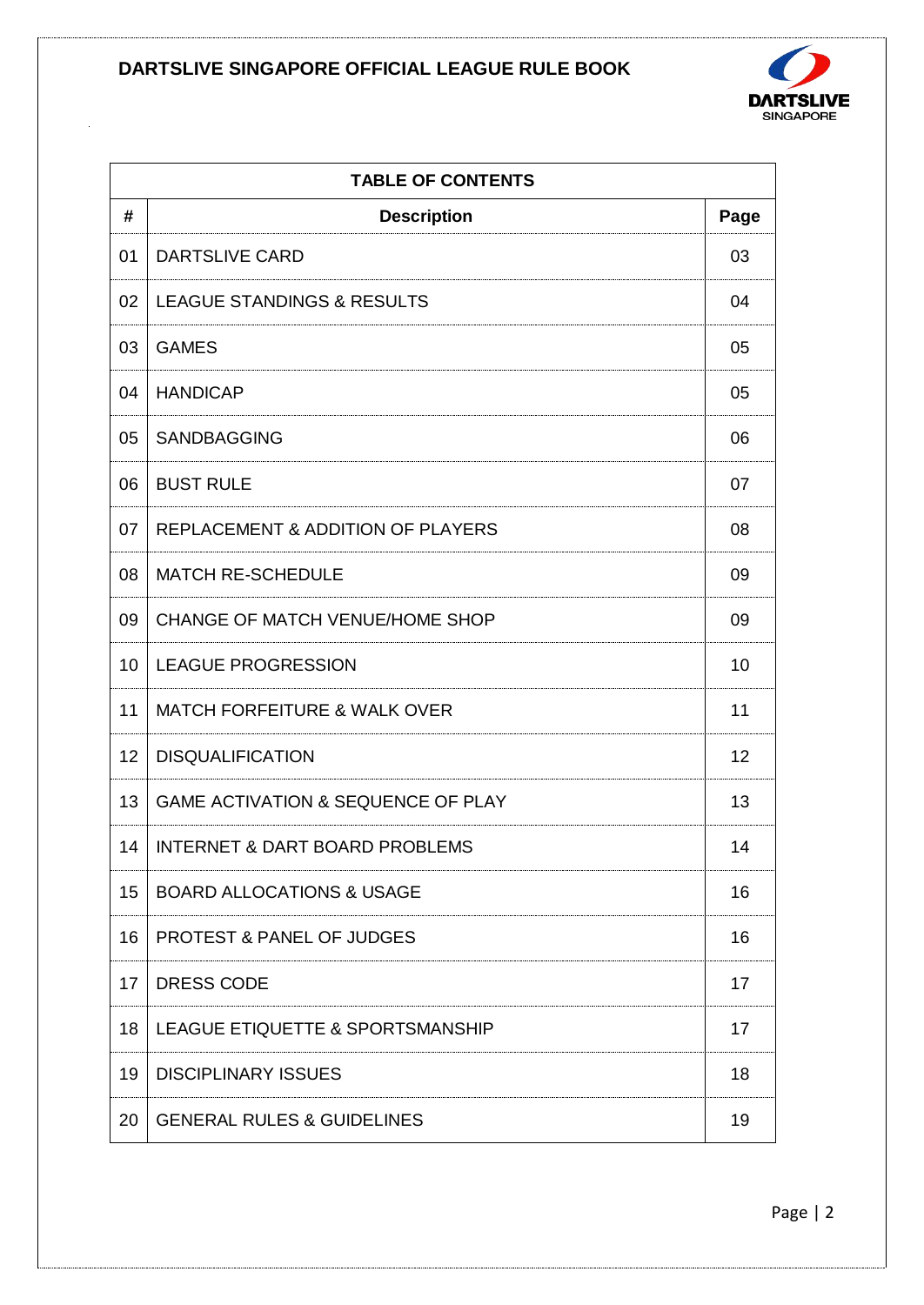

## **1. DARTSLIVE CARD**

- a) Players without a valid DARTSLIVE CARD cannot register for the league.
- b) Definition of a valid DARTSLIVE CARD is it must have a valid rating & flight when playing any x01 or Cricket game in DARTSLIVE DARTSLIVE2 machine.
- c) League players must use the same card for all DARTSLIVE SINGAPORE Official League - (SUPER LEAGUE, SUPER2, SG Premier, Trios League, etc.)
- d) It is mandatory for all League players to note down their 16-digit Card No. & login PIN. In case they lose their card, they must transfer their old card data to a brand new card, inform league administration, in order to continue playing in the league.
- e) All card transfers must be done before entering League Menu on DARTSLIVE2. Players may not be able to play with new card if card transfer is done after entering League Menu.
- f) After transfer, the old card will be deactivated and can no longer be used.
- g) If the player is unable to transfer data after misplacement/lost of card, the player will be unable to play in any of the remaining league games.
- h) League Admin must be notified of new Card ID No. before the next league match where the new card is to be used. Failure to notify league admin of card changes may disqualify the player to play in the next match date.
- i) Replacement card cannot be used unless lost card data has been transferred to the replacement card. Online system will reject player who tries to use a new card without transferring the old data.
- j) Vulgarities, sexists, humiliating, racists, insulting, offensive, etc words are not allowed to be used for Card Names & Catch Phrases. Failure to abide by this rule may result in the player being disqualified & suspension rules apply.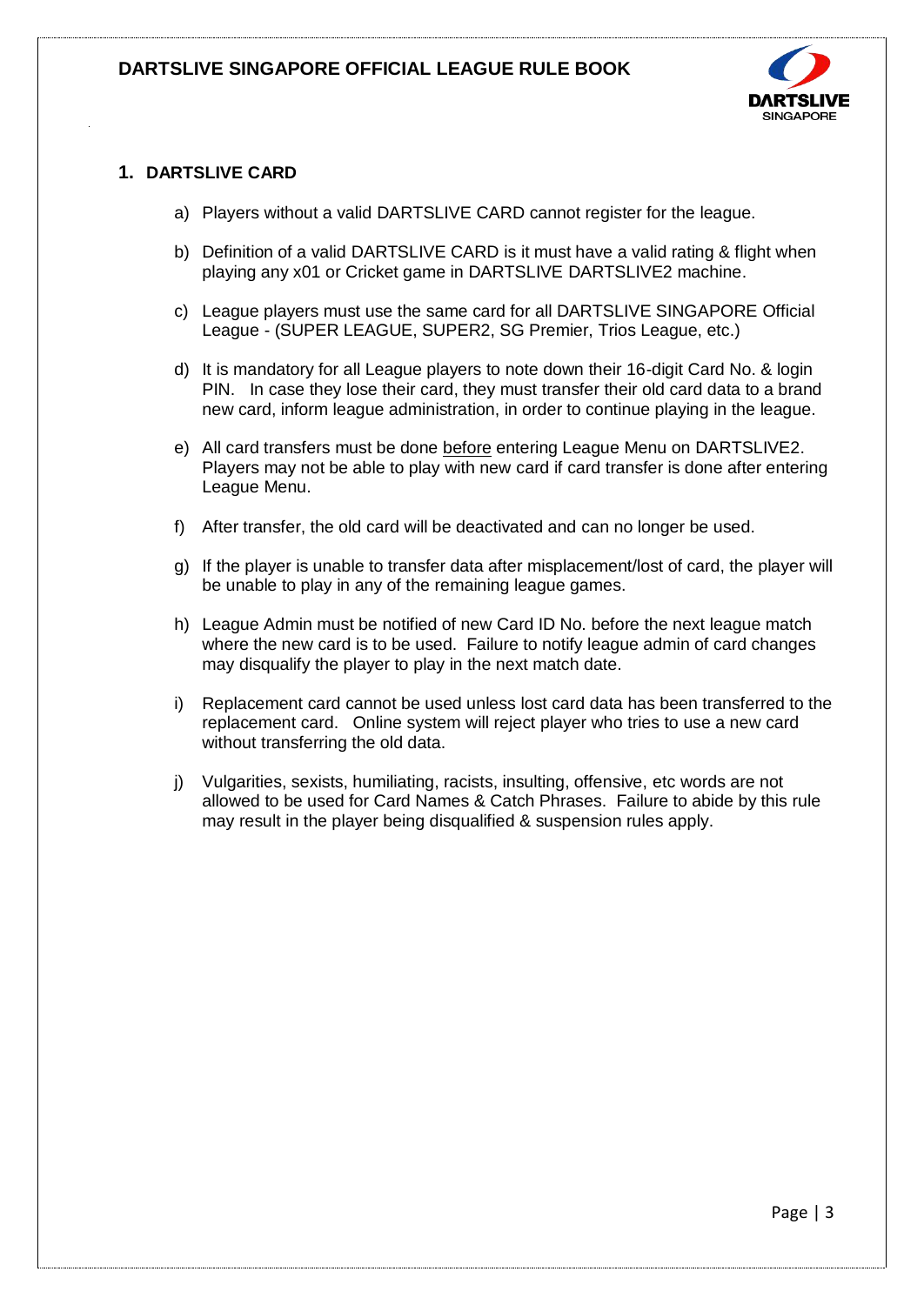

## **2. LEAGUE STANDINGS & RESULTS**

- a) League Standing is based on total GAME points (5-4, 6-3, etc. for 9-game match) won only:
- b) For each MATCH (one night) win, the team is awarded 1 extra bonus GAME points.

Example of GROUP standing after 2 matches: Team 1 vs Team 3: Score of 5-4 Team 2 vs Team 4: Score of 9-0

| <b>GROUP 1</b> | Games<br>Won | <b>Games</b><br>Lost | <b>Bonus</b><br><b>Points</b> | <b>Total</b><br><b>Points</b> | <b>Position</b> |
|----------------|--------------|----------------------|-------------------------------|-------------------------------|-----------------|
| Team 1         | 5            |                      |                               |                               | 2 <sub>nd</sub> |
| Team 2         |              |                      |                               | 10                            | 1 st            |
| Team 3         |              |                      |                               |                               | 3 <sup>rd</sup> |
| Team 4         |              |                      |                               |                               | 4 <sup>th</sup> |

- c) Total number of points at the end of the Season will determine their rankings. For divisions with multiple groups, group champions will earn an advantage in the league finals.
- d) All results and standings are updated real-time online at [http://league.dartslive.sg](http://league.dartslive.sg/)
- e) At the end of the season, if 2 or more teams have the same Game Won, Game Lost & Total Points, the online league system will compare the legs won/lost points within each match and rank the teams accordingly.
- f) The final position as stated in the online league page stands as the final league standing result.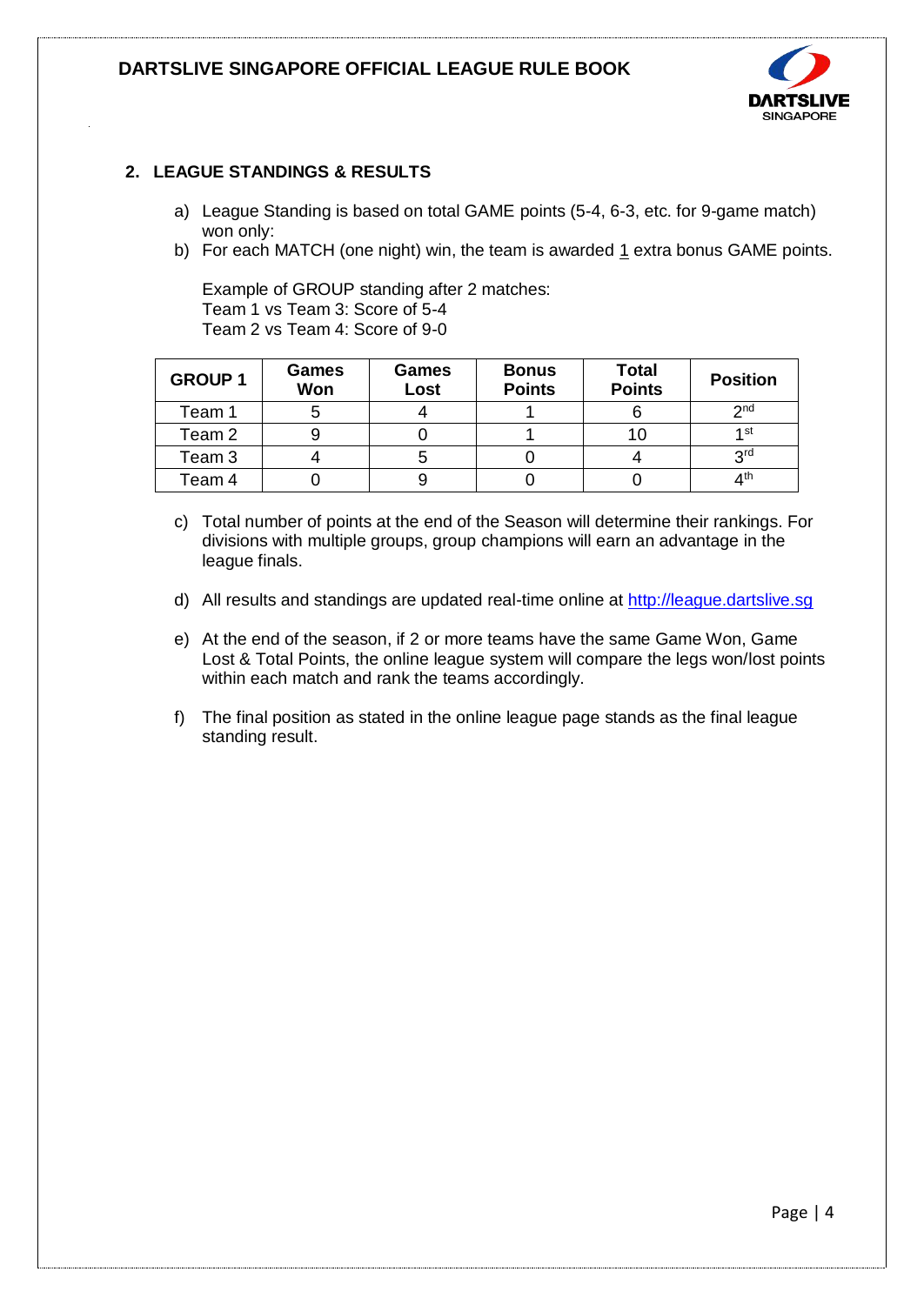

## **3. GAMES**

## **3.1 Cricket**

- a) In a game of Cricket, an Overkill situation occurs when a team is ahead by 200 or more points. This means that no points are awarded even if the leading team hits a scoring number. As a matter of courtesy to your opponent, an Overkill situation is not advisable.
- b) In a TIE situation, where game ends at  $15<sup>th</sup>$  round with both teams having the same score,
	- i. the player / team who closes all the houses wins the game, OR
	- ii. if all the houses are not closed, both teams will do a "Bulls-Up", Home Team go first. The team with dart closes to center bull will win the leg. (Press P4 – Revise Winner and select Home Win or Away Win)

## **3.2 01**

- a) In a TIE situation where both teams are unable to check out,
	- i. Select player / team with lowest points as winner.
		- ii. If both teams have the same points left, both teams will do a "Bulls-Up", Home Team go first. The team with dart closes to center bull will win the leg. (Press P4 – Revise Winner and select Home Win or Away Win)

## **4. HANDICAP**

a) Handicap will be given based on rating difference between players. Advantage will be given to the lower rated player for parity.

For example:

| <b>GAME: 501</b> | Rating | Begin game with |
|------------------|--------|-----------------|
| Player 1         |        | 501             |
| Player 2         |        |                 |

b) Handicap will be auto calculated by the online league system.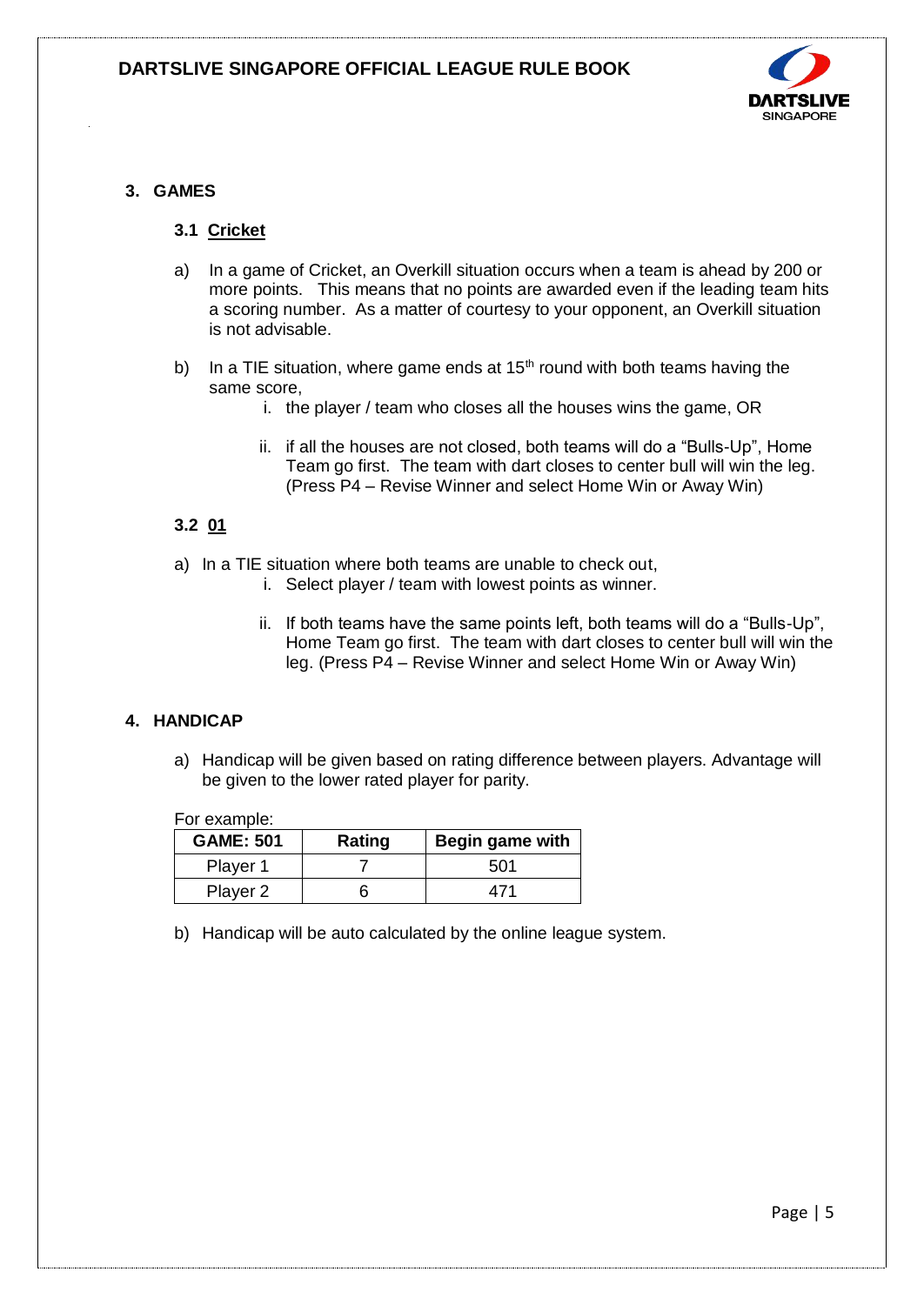

## **5. SANDBAGGING**

A sandbagger is a player who intentionally submits his/her rating (or allow to be submitted) at a much lower rating than his/her actual rating OR manipulates their game average( e.g. by throwing outs or intentional missing) to lower their rating, in order to gain advantage by way of handicap score or ranking position. Such action demeans the game, shows poor sportsmanship and damages the reputation of the League and all its players. The League Organizer does not condone such behaviour.

- (a) Team Captains are responsible to verify that his/her team members' ratings, as reported in the league, are accurate at all times;
- (b) Any team captain may file an official complain along with details of the offending player and description of the incident(s). Any evidence submitted (such as stats, other card rating, video/ picture) would also be useful
- (c) If the League Master discovers that a player has been sandbagging or playing with a rating that is drastically different than his True\* rating, the League Master will exercise his/her rights to impose Sandbagging Penalties as follows:
	- i. The player will be immediately removed from the current league season and/or suspended for a minimum period of 3 months to a maximum of 12 months (for repeat offenders);

During the suspension period, offending player will be banned from joining all DARTSLIVE Official Leagues, games, events and/or national selections.

Although the player will be immediately removed from current league season, the player may remain in other ongoing league(s) (where applicable), subject to re-rate to \*true rating and provided \*true rating is within allowable division limit;

*\*true rating = rating at point of discovery*

- ii. All games played by the offending player will be reversed accordingly to the point of discovery of this offence:-
	- > the beginning of league, if discovered during the season's first half OR
	- > end of season's first half, if discovered during the second half of season OR

> if player was added during window period, then all games played by the offending player since window period

- (d) Offending player will be disqualified and lose all awards, prizes and recognitions achieved during the league.
- (e) The Captain of such player may also be warned and/or asked to step down from being captain for the current or future league seasons, but may continue to play as a regular player in the current league season.
- (f) The Offending player or the team captain may file an appeal. The League management will only evaluate such appeal on a case-by-case basis.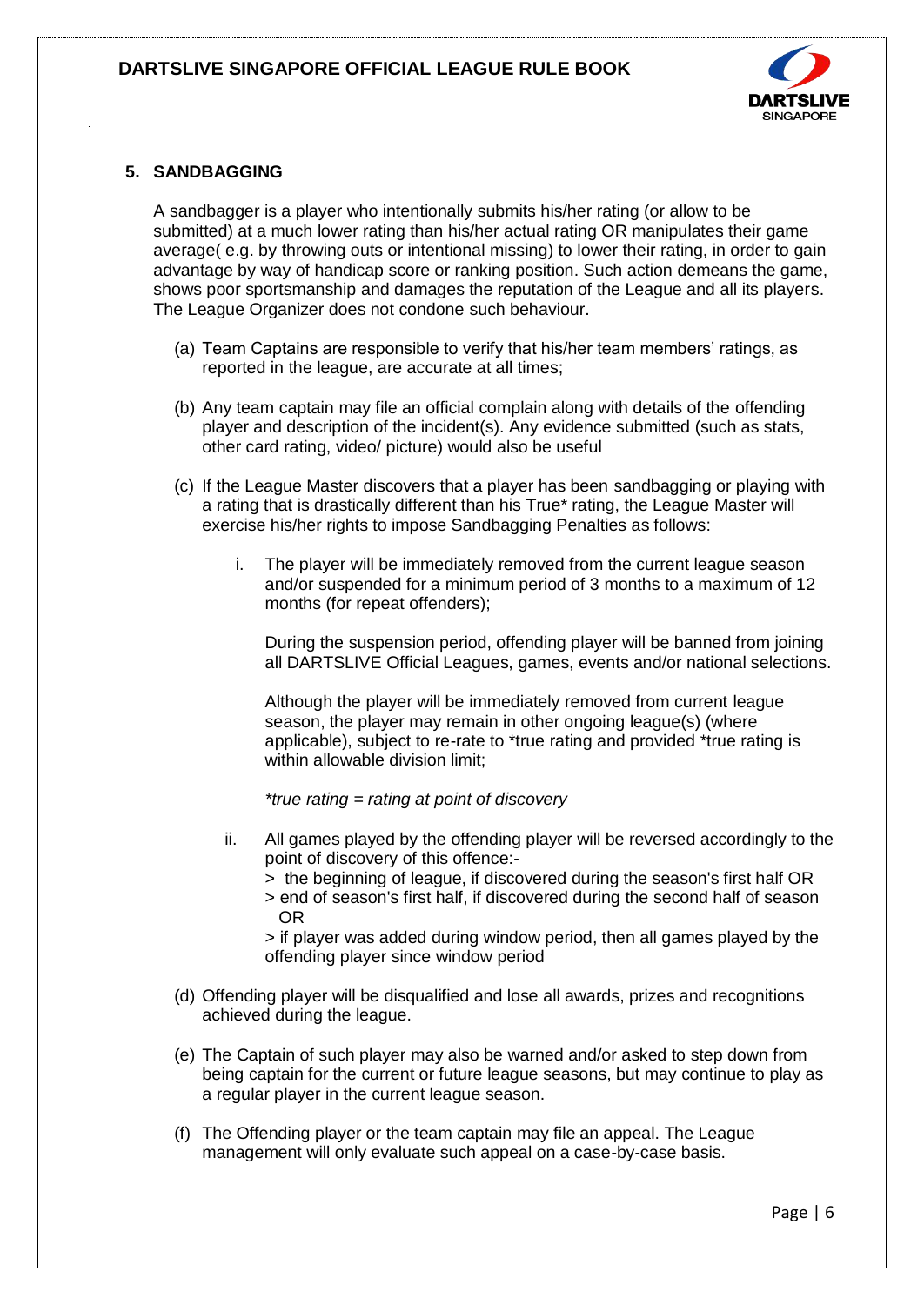

(g) Any player should request for a rating adjustment any time during the season, if their performance have improved much faster than their league rating. This will avoid the player from being caught or accused as a sandbagger.

## **6. BUST RULE**

#### **6.1 Online League Matches**

- a) For Online League games, Bust Rule is auto-calculated by the Online System
- b) If only 1 team has min. 1 player who has 'bust', winning result, will be auto-reversed to the opposing team, with a score of "2-0".
- c) If both teams has one or more 'bust' player, the system will show that the match result is voided 0-0.
- d) Bust Players can continue to play from the next part for the remaining games.
- e) Bust Point of 0.31 **and** above applies to all Divisions unless otherwise stated.

## **6.2 LEAGUE FINAL (Offline) Matches**

- a) During the league final, some matches are played outside the ONLINE League system.
- b) Bust Rule, hence, will be checked manually, using the TOUCHLIVE Machine.
- c) Players in the Final must ensure there is enough 1000 bananas in their League Card for used in TOUCHLIVE Rating check.
- d) All League Final Players' Card will be checked for 3 different numbers:
	- **"SDR"** Start of Day Rating, i.e. the player's start-of-day rating as shown in TOUCHLIVE. This rating is the rating read in the Darts Machine and does not throughout the whole day's matches.
	- **"GSR"** Game Start Rating, i.e. the player's Current Rating (see pic below) before a game starts, as shown in TOUCHLIVE;
	- **"GER"** Game End Rating, i.e. the player's Current Rating (see pic below) after a game ends, as shown in TOUCHLIVE.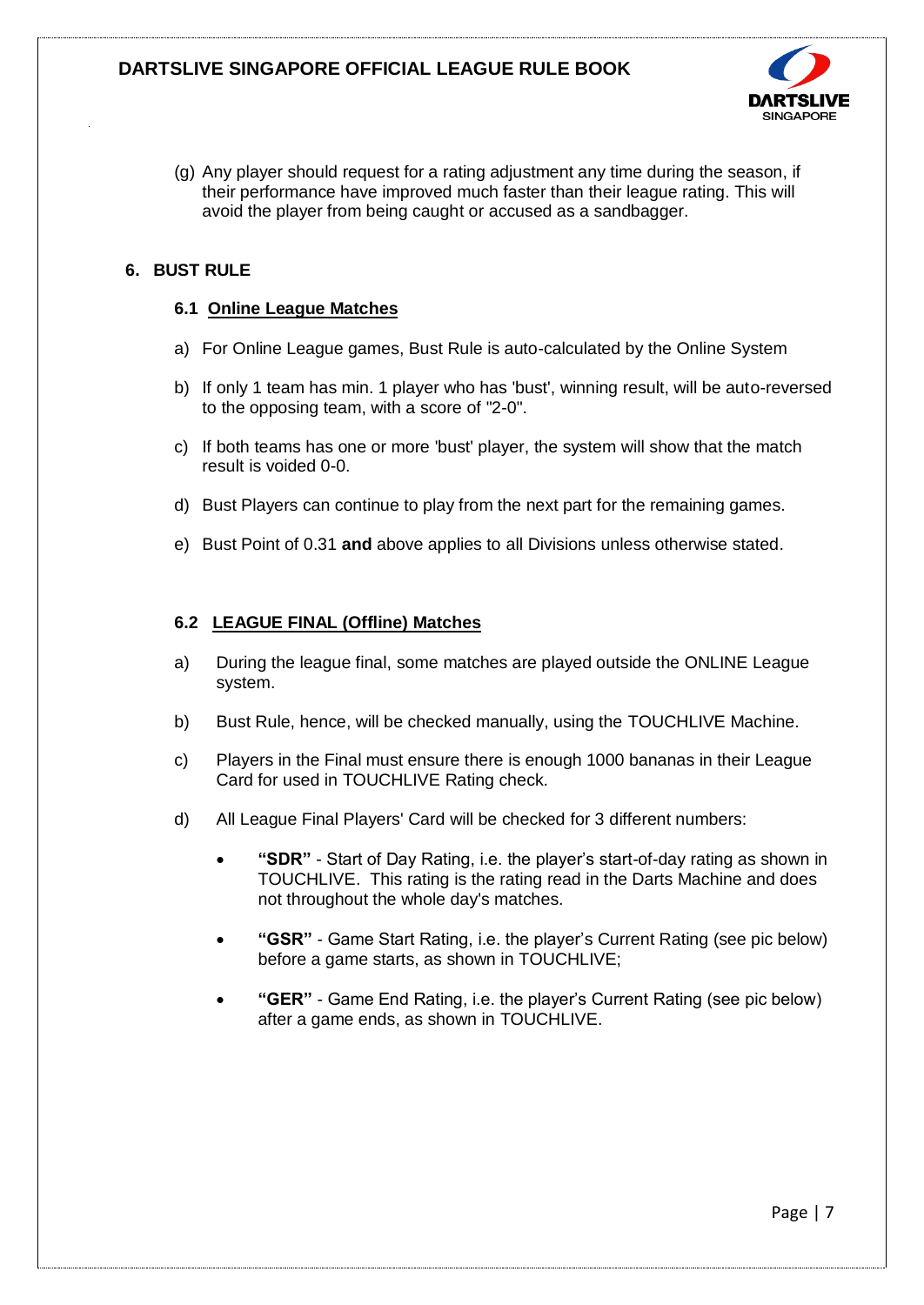



- e) A Player "bust" and cannot play when:
	- **"SDR"** Start of Day Rating, is lower than the End of League Rating as shown on the Online League Portal.
	- **"GSR"** Game Start Rating, the first check on GSR is 1 point higher than the **"SDR"**.
	- **"GER"** Game End Rating:
		- (i) After all the Round Robin, is 0.76 higher then the "GSR"; or
		- (ii) After each SKO match, is 0.31 and higher than the "GSR"

## **7. PLAYER ADDITION, REMOVAL AND TRANSFER**

- a) All changes to Team Lineup is only allowed during the 2 Week Transfer Window Period. The exact dates will be announced during the start of league.
- b) All teams are allowed up to 2 changes (replacements or additions) during window period. All teams must not exceed team cap at any point in time.
- c) Players are allowed to be transferred between divisions provided: > Transfer cannot be within the same Division; > Players rating must be within the respective Division's entry rating caps.
- d) Once a player is removed from a division, all previous game stats & awards will be forfeited.
- e) Team Captain must submit the request form formally via Fax or Email to the League Administrator, for any changes. Phone calls or text messages will not be entertained.
- f) Request form will be made available to captains, and also available for download on: http://www.dartslive.com/sg/league
- g) All captains will be informed if the change is approved and changes will take effect immediately upon approval.
- h) Individual players have final rights in transferring between teams, not the captains, and can do so by informing League Management in writing via email.
- i) League Management shall make the final decision on approvals of any changes in team lineup.

Page | 8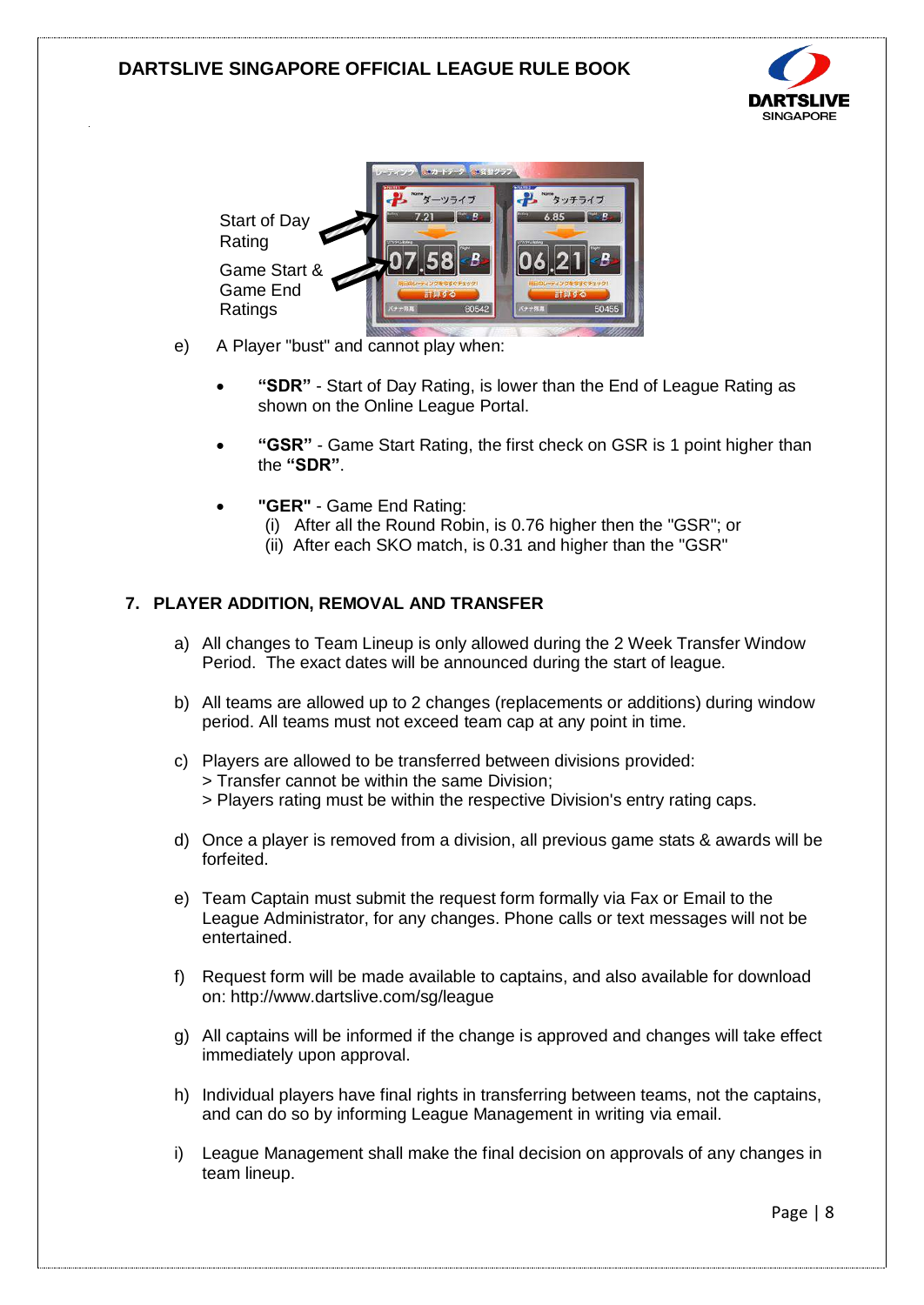

## **8. MATCH RE-SCHEDULE**

- a) Match re-schedule is allowed but must be arranged in advance, at least 3 working days before the actual match date.
- b) The re-scheduled match date must be before the original match date, not after.
- c) Both team captains & shop owner must agree to the re-schedule date & the team captain requesting for the re-schedule must inform the league master of the new date.
- d) Match venue cannot be changed (exception applies, see point 9 CHANGE OF MATCH VENUE/HOME SHOP)
- e) Re-schedule of match is strictly NOT ALLOWED after 80% of the matches are played (for group of 5-6 teams: last 2 matches; for groups of 7-8 teams: last 3 matches; bye games not included) of the respective group.
- f) All teams are limited to a maximum of 2 Re-Schedules per season.

#### **9. CHANGE OF MATCH VENUE/HOME SHOP**

- a) Teams are STRICTLY not allowed to change their home shop during the League unless:
	- i. Home shop ceased to operate. In this case, the home team can search and request for a change of new home shop.
	- ii. Home shop is under renovation. In this case, team can request for a temporary home shop, but must return to the shop once renovation is completed.
- b) For change of Match Venue for a night's game for other reasons, eg. Home Shop has private event:
	- Home Shop owner must notify Home Team Captain at least 7 working days in advance about the event; Home Shop if repeatedly fails to do so, despite warnings, may be ban as future league location;
	- Home team captain must decide to reschedule the match to another day or change venue and play the match as per schedule date;
	- Home team captain must seek approval from opposing Captain first, then inform League Master at least –
		- 7 working days in advance if decide to change venue (play on schedule date);
		- 3 working days in advance if decide to reschedule the match;
	- Failure of Home Team Captains to make alternative arrangements as mentioned above, will result in the night's game given a default 9-0 walkover to the advantage of the opposing teams.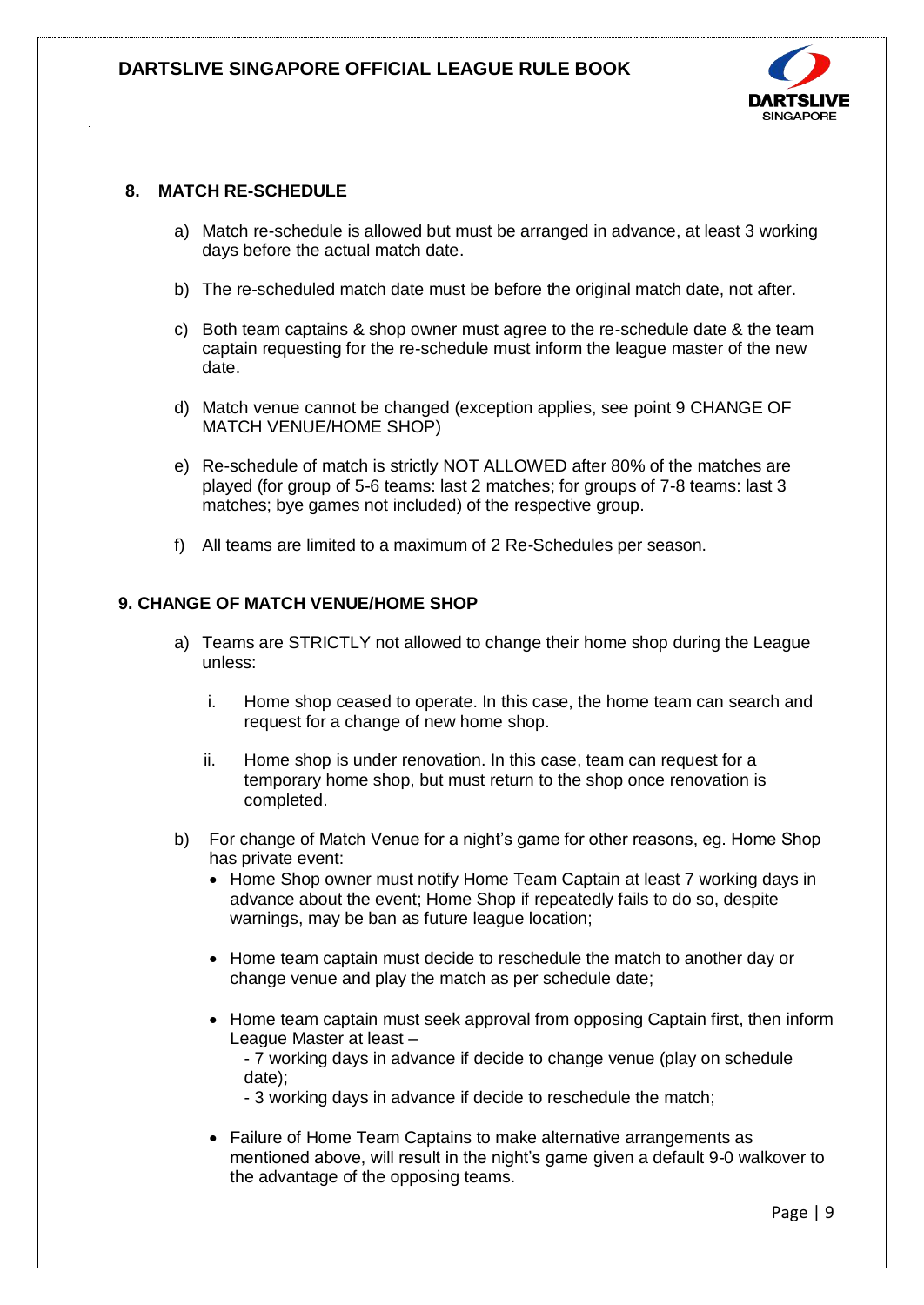

## **10. LEAGUE PROGRESSION**

League Progression is based on 2 results:

- a) Online League Standing at the end of the league Top teams of each group will be promoted 1 Division Up in the next Season;
- b) League Division Final Top Teams of each Division will be promoted 1 Division up in the next Season; Bottom teams in each group demote 1 division down in the next season;
- d) Other teams remain in the same division in the next season;
- e) Promoted teams are not allowed to reject promotion to the higher division.
- f) In the situation where the promoted team decided to reject the promotion and disband, all team players from such teams will be limited to play only in the promoted Division in the next season.
- g) League Management to decide on the number of teams based on the total size of the groups & divisions.
- h) League Management may request for changes to the number of top or bottom teams to promote/demote should the need arises. Selected teams cannot reject such requests.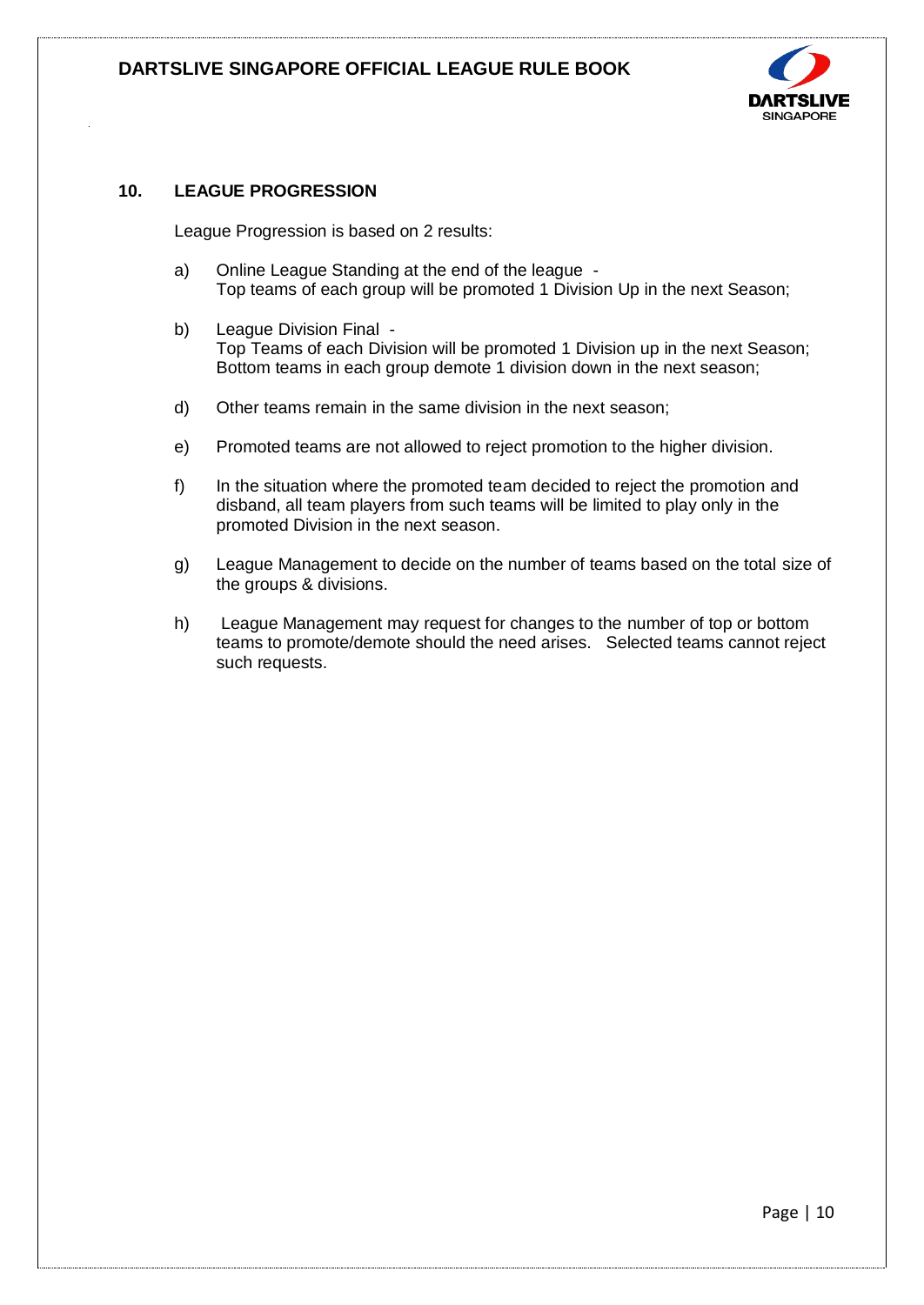

## **11. MATCH FORFEITURES AND WALKOVER**

- a) In a dispute situation, where a team forfeits, walkover or abandon a match without any valid (as deemed by League Master) reasons, the remaining un-played game(s) will be awarded to the opponent team as 2-0. Bonus points will be awarded to the winner.
- b) If an emergency develops during a match and the match has to be suspended, the home team captain must inform the League Master as soon as possible. The League Master will investigate and advise the teams of any decision.
- c) All league matches start at 8pm. Both teams should be present by that time to start the game.
- d) If a min. of 2 players per team are not present by 8.15pm but 1 player is present, then the team with insufficient players will lose the first single game. A grace period of 5-mins will be given for each subsequent game and if there are insufficient players to start subsequent games, each game is conceded with a 2-0 lost. This continues on until sufficient players are available to play a game or until all games have been "played".

#### Example:

- 8.15pm: The team with only 1 player will lose the 1<sup>st</sup> Single game and proceed on to wait for the remaining players to turn up.
- 8.20pm: The  $2^{nd}$  Game is lost again if the  $2^{nd}$  player does not turned up.
- 8.25pm: 2nd player turns up and the  $3^{rd}$  &  $4^{th}$  Games can proceed as normal.
- e) All league matches begin at 8PM sharp. If a team has no players present by 8:30PM, opposing team has the right to walkover the game, and be awarded a full win (9-0 for 9 games / 5-0 for 5 games). Bonus points will be awarded to opposing team.
- f) A "full" walkover is only given if none of the players of a team are present by 8.30pm. Walkover team will be penalized with:

| <b>Offence</b><br>No.                                                                       | Penalty \$*      | <b>Home Game</b><br><b>Shop</b> | League<br>Organizer |  |
|---------------------------------------------------------------------------------------------|------------------|---------------------------------|---------------------|--|
| 1 <sup>st</sup> Offence                                                                     | S\$100           | \$50                            | \$50                |  |
| 2 <sup>nd</sup> Offence                                                                     | S\$200           | \$100                           | \$100               |  |
| 3 <sup>rd</sup>                                                                             | S\$200 and       | \$100                           | \$100               |  |
| Offence**                                                                                   | disqualification |                                 |                     |  |
| *Penalty amount will be billed to the penalized team's home shop and then                   |                  |                                 |                     |  |
| shared with host shop and organizer                                                         |                  |                                 |                     |  |
| **On the 3 <sup>rd</sup> Offence, the team will be immediately disqualified from the League |                  |                                 |                     |  |
| and all players in the team will be banned from participating in the following              |                  |                                 |                     |  |
| league season.                                                                              |                  |                                 |                     |  |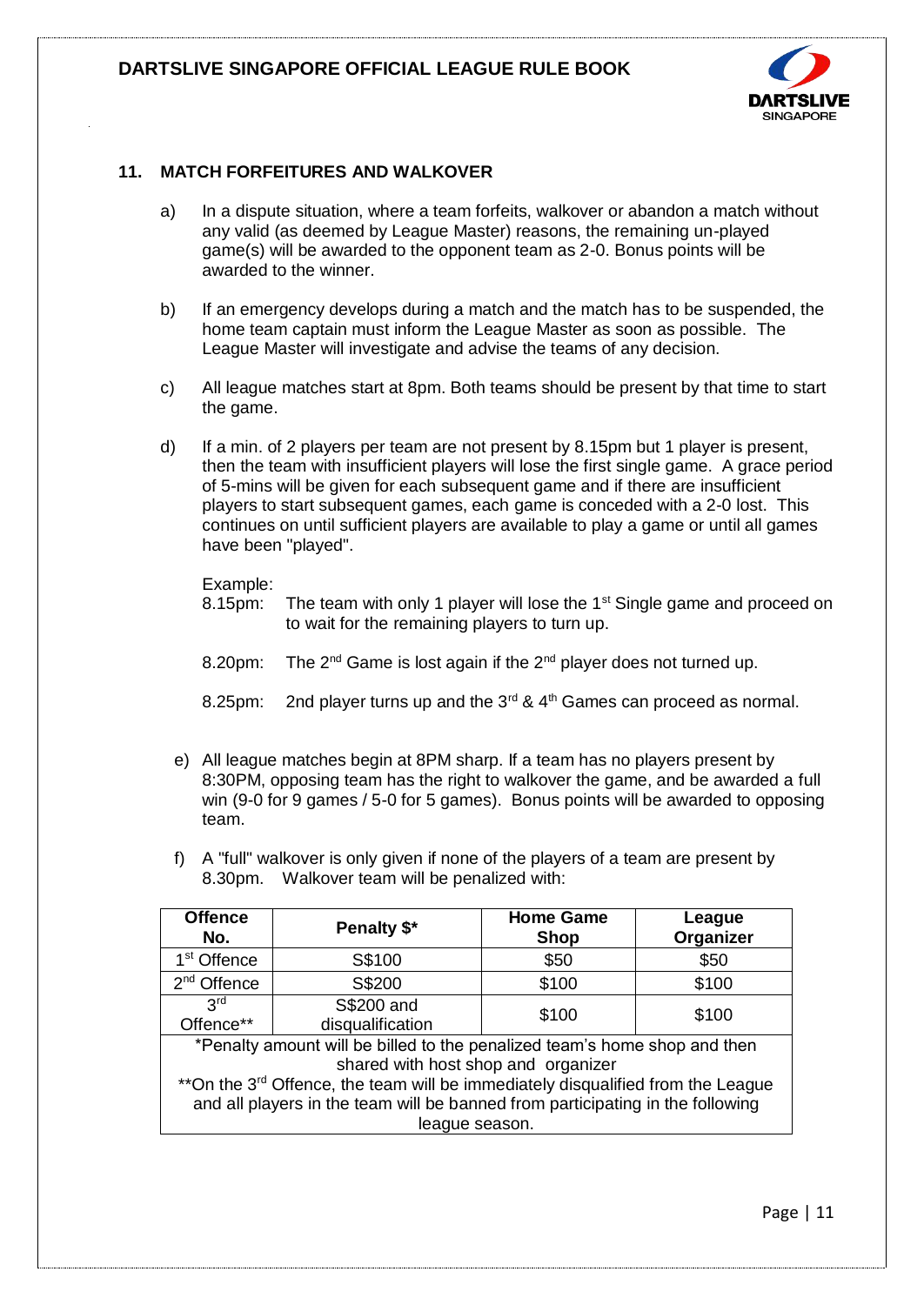

- g) No Team Captain (even with the agreement of the other captain), is allowed to forfeit or walkover any games/matches without informing the League Master. Only League Master can call for a walkover or a game forfeiture. No captain or player can unilaterally do so without the consensus of the league master.
- h) All entire MATCH forfeitures and walkovers must be approved verbally by League Master, before either team can leave the match venue. Forfeitures without approval are subject to penalty (as mentioned above).
- i) If a team or player(s) is/are discovered to be intentionally losing their games so as to give advantage to the opponent team or to gain a preferential spot in ranking or to manipulate their rating, the league management will investigate the issue.

If found guilty, the team or player(s) involved will be disqualified from continuing in the league immediately including league finals or playoffs, regardless of position.

The game(s) in question will be voided and nullified to prevent the advantage from being given. Such player(s) will have a rating assigned based on past match statistics by League Management and will be expected to check in with the assigned rating. Such player(s) may also be ban for a period of 3-6 months from all DARTSLIVE SINGAPORE events and leagues. The league management cannot condone such display of poor sportsmanship by individuals which will bring all darts players into disrepute.

## **12. DISQUALIFICATION / DROP OUT OF LEAGUE**

- a) If a team is disqualified or drops out from the league, regardless of reason, all members in the team will be banned from all DARTSLIVE events & not entitled to any league prizes, awards or refunds for a period of 6 (six) months.
- b) All previous games played by that team will be voided (0-0). This will affect other teams' rankings and may affect their standings.
- c) Disqualified team name and scores will still be visible in the league table, although ineffective.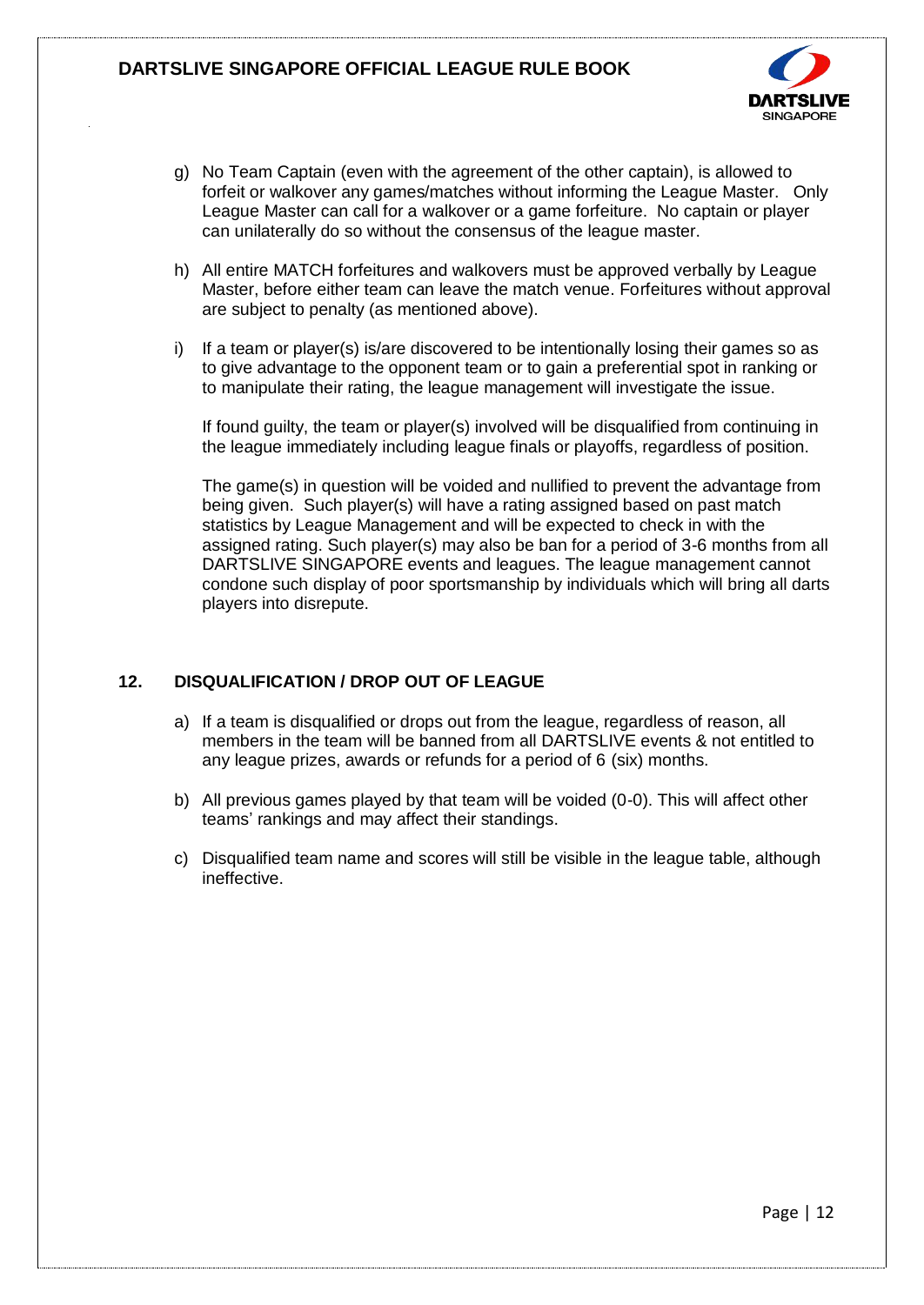

## **13. GAME ACTIVATION & SEQUENCE OF PLAY**

- a) All matches must be played in sequence as per each part, i.e. no skipping of matches. Each match must be determined with a winner before proceeding to the next.
- b) Any team player can activate the Online League Program for his/her own team by putting DARTSLIVE CARD in the respective slots (i.e. Slot 1 & 2 for Home Team; Slot 3 & 4 for Visiting Team) & inserting the game credits for his/her team.
- c) For all divisions, "Bulls-Up" applies to all games, except for games with fixed number of rounds such as COUNT-UP/ HALF-IT / SHOOTOUT, in the following order:

| 1 <sup>st</sup> Step: | Machine coin flip feature (Cork) first                      |
|-----------------------|-------------------------------------------------------------|
| 2 <sup>nd</sup> Step: | Winner of cork proceeds with 'Bulls-Up', follow by opponent |
| 3 <sup>rd</sup> Step: | Dart closest to the bull's eye starts the game.             |

 $1<sup>st</sup>$  leg (Bulls-Up); <sup>st</sup> leg (Bulls-Up); 2<sup>nd</sup> leg (loser of 1<sup>st</sup> leg goes first); 3<sup>rd</sup> leg (repeat 1<sup>st</sup> – 3<sup>rd</sup> Step)

For games with fixed rounds for both teams (such as COUNT-UP/ HALF-IT / SHOOTOUT), the 1<sup>st</sup> step will determine who goes first.

\*SURVIVOR will require "Bulls-Up"

- d) For Singles, the participating player will perform the bulls-up. For doubles or trios games, Captain can nominate any of the 2/3 participating players to perform the Bulls-Up
- e) Each player will throw until a dart sticks. If the 2<sup>nd</sup> player's (Player B) dart causes the 1<sup>st</sup> player's (Player A) dart to fall out of the board, a re-throw will be done in the reverse order, i.e. Player B go first, then Player A. (i.e. assume tie)
- f) If a tie exists, a re-throw by the same players will be made in reverse order of the previous Bulls-Up sequence, with the first 1 or 2 darts that have been thrown stays on the board.
- g) If both darts land on the Bull's Eye, a hole count from the centre hole of the bull will determine the winner of the Bulls-Up.
- h) If 1<sup>st</sup> player's dart landed on the center hole of the double bull, 1<sup>st</sup> player is to take out his dart and let  $2^{nd}$  player try. If  $2^{nd}$  player also throw onto center bull, refer to point 13f.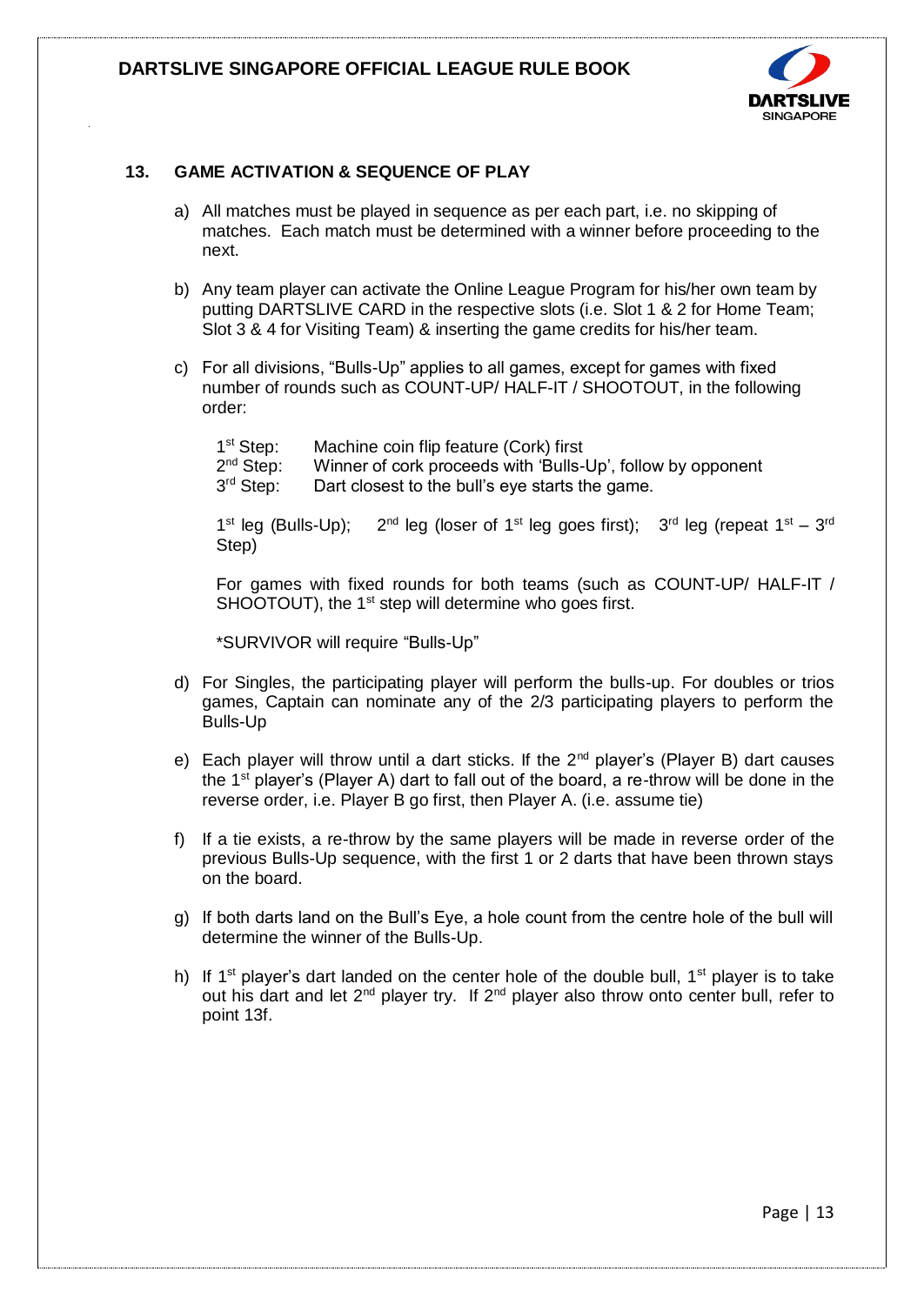

## **14. DART BOARD / TECHNICAL PROBLEMS**

#### **a) Scoring Mistakes**

- i. The segment where a dart sticks establishes the score for that dart thrown. If machine displays a different score, teams must use the "Reverse-a-Round" feature to edit the score.
- ii. If the dart sticks but machines does not record score, teams must physically press the dart into the segment for the machine to register the score.
- iii. If a dart hits the board and immediately falls to the floor, the displayed score stands as it is, even if machine does not record any score.
- iv. In all situations where a player throws on a wrong turn, players must use "Reverse-a-round" to correct any score.

#### **b) Internet Problem**

#### **i. Before Online League Game is Activated**

- Shop will be given 30 minutes grace time to rectify the issue with ISP or DARTSLIVE Support;
- If internet can be rectified and up within 30 minutes, activate game as per normal.
- If internet cannot be rectified, the game will have to be started with manual scoresheet (note: manual scoresheet can obtain from shop owner, if not available, then download from www.dartslive.sg/league).
- Bust Rule does not apply in manual score sheet as both DARTSLIVE & TOUCHLIVE are unable to track rating since both machines are offline.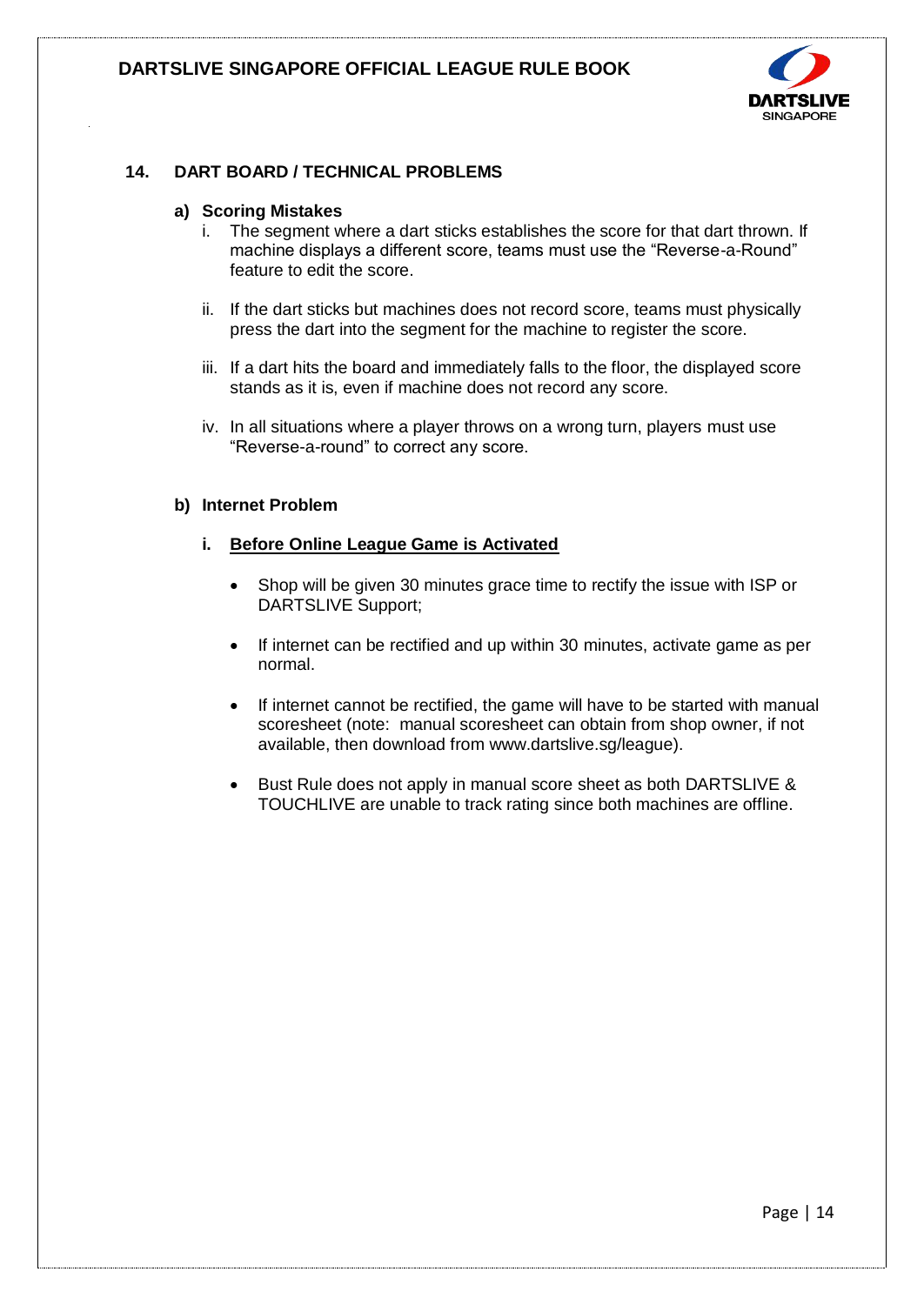

#### **ii. After Online game has been activated, eg. middle of matches**

#### **DO NOT TURN OFF THE DARTS MACHINE**

- Take a Manual Score sheet to record now all the Results of each matches from Match 1;
- Inform shop owner about the internet problem immediately and ask shop owner to rectify issue with ISP or DARTSLIVE support;
- While the internet problem is being rectified, you can continue to play remaining game and record each match result on the manual score sheet;
- If the internet can be rectified before the 9th match is completed, all the results will be updated to the server accordingly.
- If NOT, both captains must sign the manual score sheet and home team captains have to fax the completed score sheet to DARTSLIVE immediately.

#### **c) MACHINE HANG or MALFUNCTION**

**If the Darts machine hangs or malfunction (eg, color problem), in the middle of the game:-**

- TURN OFF & ON THE MACHINE;
- If machine is ok after turn on, continue to play as follows. If machine still hang/malfunction after turned on, change to a new board and play as follows:-
	- > Press "P1" to restart the game;
	- > Re-slot both team players cards (players of the pending game);
	- > Continue with the game as shown on screen;

If no new board available, then change to manual score sheet system.

## *Please Take Note:-*

The online system updates the server on a leg-by-leg basis, hence all uncompleted games at the point the machine is being turn off & on, will not be considered and a new leg will have to be played accordingly as shown on the screen. Previous score will not be considered, regardless of the score results.

#### **Note: Bust Rule and special award records do not apply to games played when machine is OFFLINE and/or on manual score sheet.**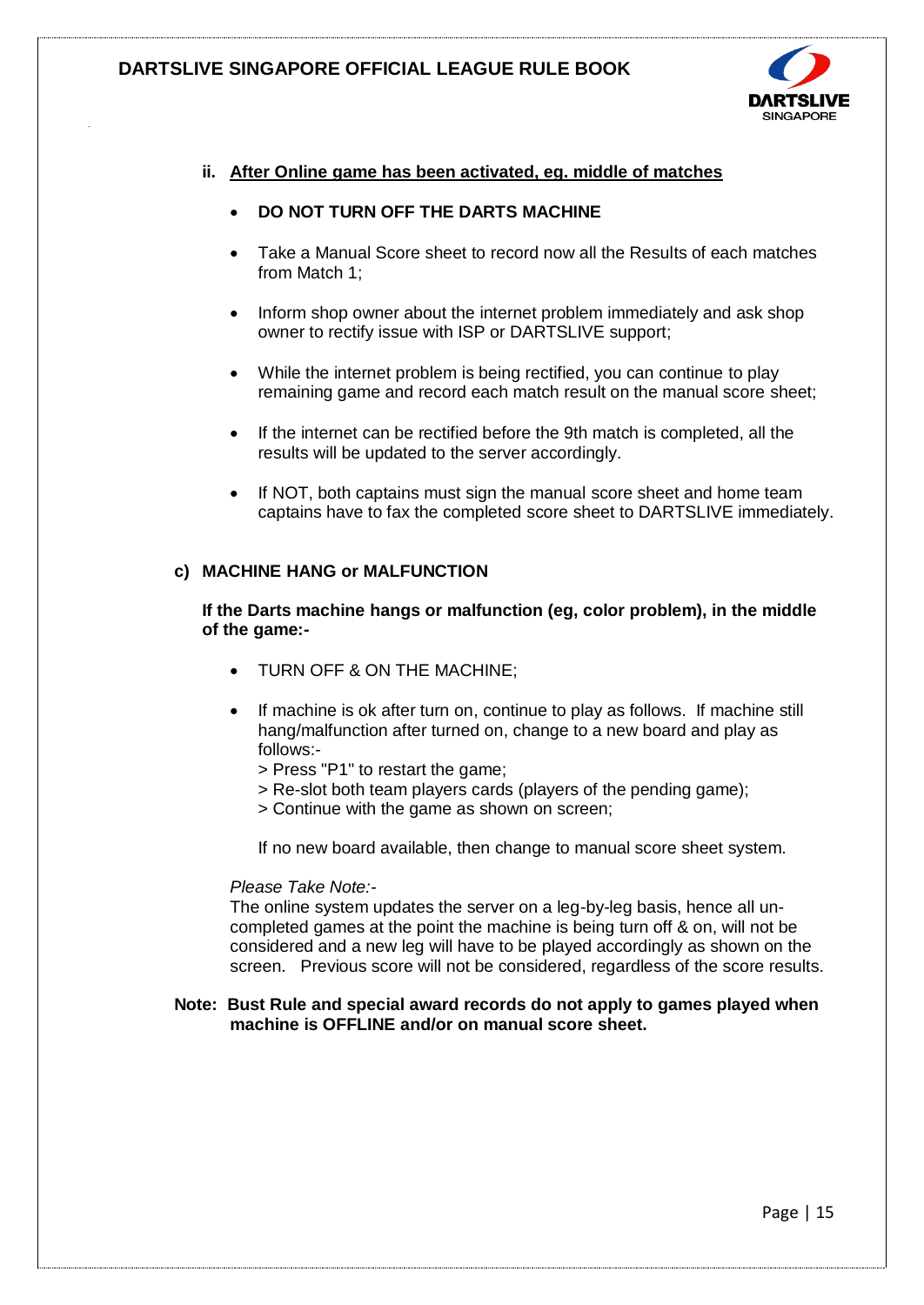

## **15. BOARD ALLOCATIONS / USAGE LIMITATIONS**

- a) Any boards not in use for the League Match are open and can be used by any members of the public.
- b) Team Players in an ongoing league game cannot use any other boards to practice during games. Practicing during breaks or in-between games is allowed.
- c) In a location with multiple boards, the management of the location will designate the boards for the league match, and the visiting teams will have the exclusive rights to their designated boards for the half hour before the scheduled starting time of the match.

## **16. PROTEST & PANEL OF JUDGES**

- a) Team Captains can file requests, protests, and appeals on various situations, by writing in to League Master with the following:
	- i. Date, Time, & Location of Match
	- ii. Team Captain's Name
	- iii. Contact Number / Email
	- iv. Request / protest details
- (b) League Master will review the case, and make a decision to reject/accept the request/protest accordingly:
	- v. If rejected, League Master's decision is final. No further appeals can be made.
	- vi. If accepted, case will be referred to the panel of judges.
- (c) A "Panel of Judges" will be formed to handle protests & dispute. This 3-persons Panel will consist of:
	- vii. 1 location representative;
	- viii. 1 highest rated or most recognized/reputable player;
	- ix. League Master or DARTSLIVE management staff not involved in the league;
- (d) A protest must be filed as soon as possible, within 3 calendar days from the match date in question.
- (e) A protest may not be accepted if the problem is based upon the irresponsibility of the protesting Captain - lack of knowledge of the rules or failure to seek League Master's advice.
- (f) The decision of Panel of Judges is final; no appeal will be entertain thereafter.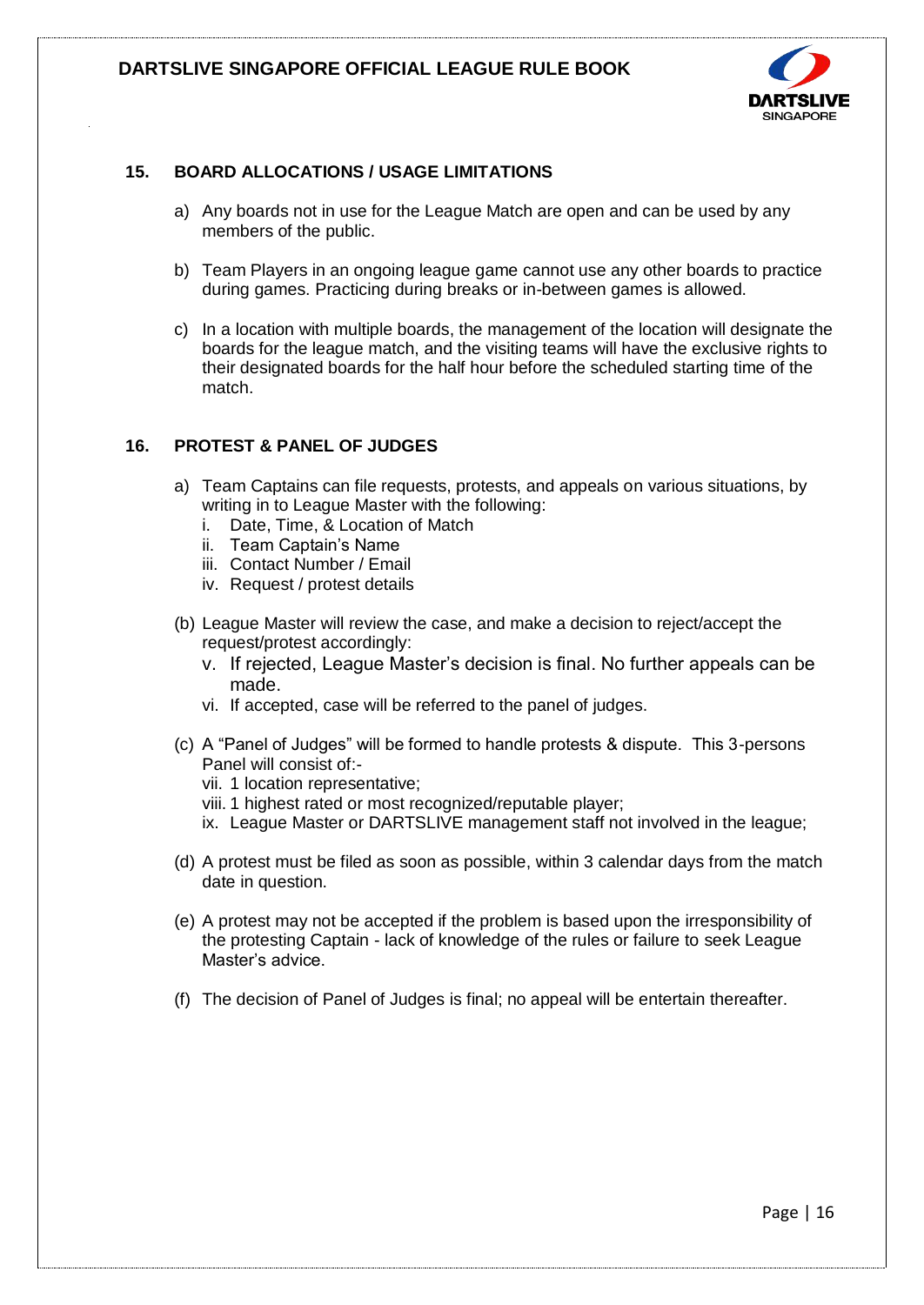

## **17. DRESS CODE**

- a) Positive media coverage, sponsorship and growth of the game are based upon 2 major factors – the professionalism of DARTSLIVE LEAGUE and the good conduct and appearance of the players. With this in mind, please adhere to the following dress code:
	- i. Men: Long Pants/Jeans or 3/4 pants (below knee) with covered shoes No slippers, singlets, or shorts
	- ii. Ladies: No slippers (sandals allowed). Definitions: Sandals – must have a strap around the ankle Slippers – thongs & slip on without any strap around the ankle
- (b) Player who does not abide to the above dress code will not be allowed to play in any league matches.

## **18. LEAGUE ETIQUETTE & SPORTSMANSHIP**

- a) Captains should encourage their players to abide by these etiquettes. Any disputes on this issue should be referred to the League Master. Team Captain cannot use such disputes as a cause for walkover or forfeitures as only the League Master may call for one.
- b) A player throws from behind the front edge of the throw line. There is no restriction on leaning but a player may not lunge when throwing their darts. A lunge is defined as a movement that creates the appearance of either foot crossing the throw line prior to the dart scoring.
- c) A player should not exceed 15 seconds between darts and the exchange of players should not exceed 30 seconds.
- d) All players should be at least 3 feet behind the throw line when a player is throwing.
- e) Players will begin each game with a proper introduction and a handshake with all players involved.
- f) There should be no demeaning comments about an opponent or an opponent's ability by any team member or supporters of the team.
- g) Coaching is part of the game. However, when a player is up and on the throw line, the said player can only be coached by his team-mates and not by the opposing team or supporters.
- h) A player, a team or their associated spectators may not behave in such a manner as to compromise the ability of the opposite team to concentrate on the match, eg. Barracking.
- i) No player will approach the throw line before the previous player has cleared the throwing area.

Page | 17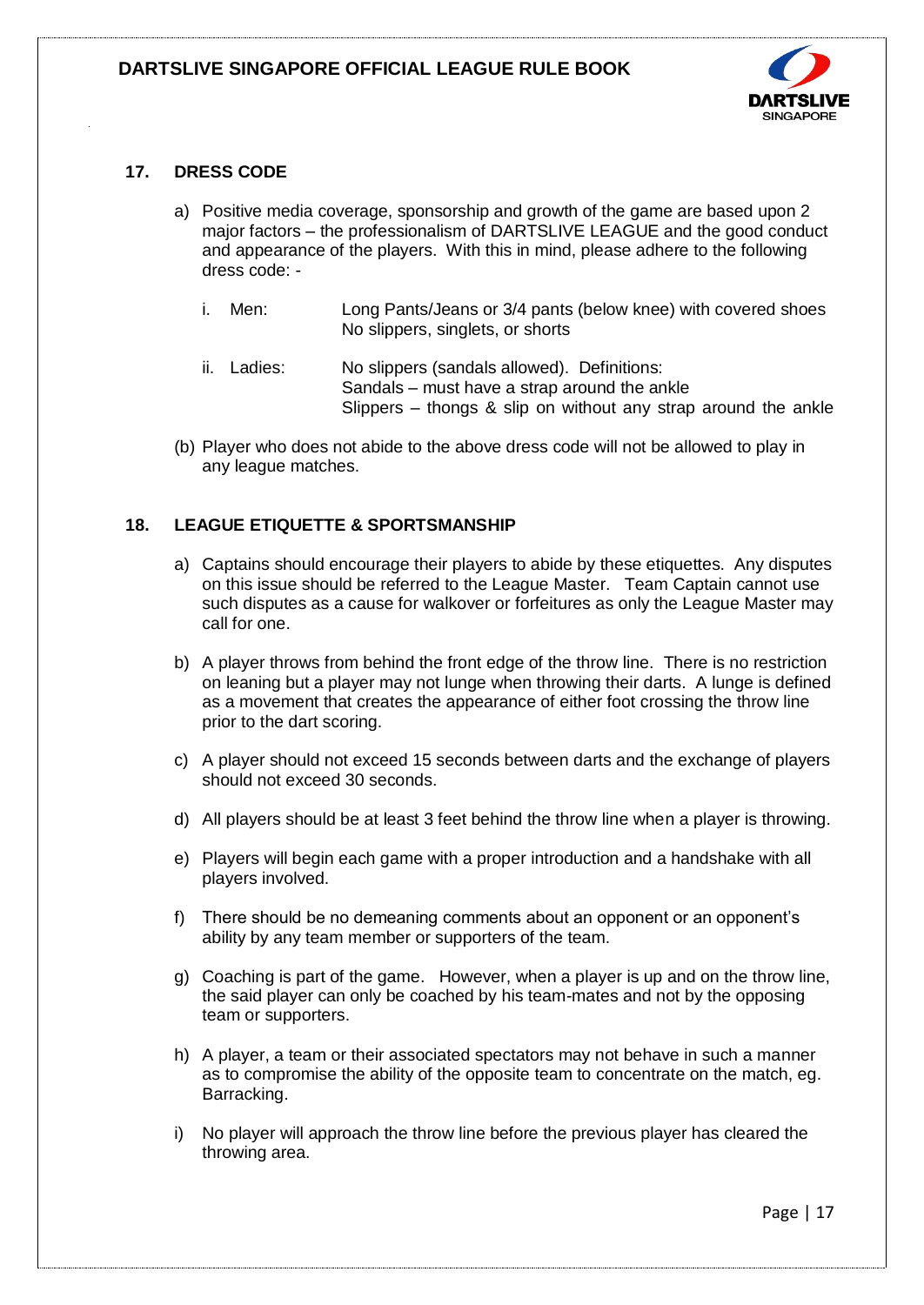

## **19. DISCIPLINARY ISSUES**

#### **a) Offensive/Abusive Languages**

Use of vulgar language demeans the sports, the shop environment, fellow players and overall respect to the whole league system. This cannot be tolerated and if found guilty, the offending player(s), will be removed from the league and suspended for a minimum period of **three (3) months or longer** for repeat offender.

#### **b) Provocation / Threats**

Provocation/threats/taunting opponent during the league games will also result in offending player(s) to be removed from the league and banned for min. **six (6) months**  and forbidden from participating in all DARTSLIVE league and events.

#### **c) Violence & Fights**

Use of violence by player (s) will not be tolerated. All player(s) involved in a physical fight, regardless of reason(s), will be suspended indefinitely. All remaining un-played games for the match will be voided 0-0. An appeal to rescind the ban may be submitted after twelve (12) months subject to approval of the league management.

Offending player will be disqualified and lose all awards, prizes and recognitions achieved during the league.

Team Captain of the offending player will be asked to step down from being captain for current and future league teams, but may continue to play as a regular team player.